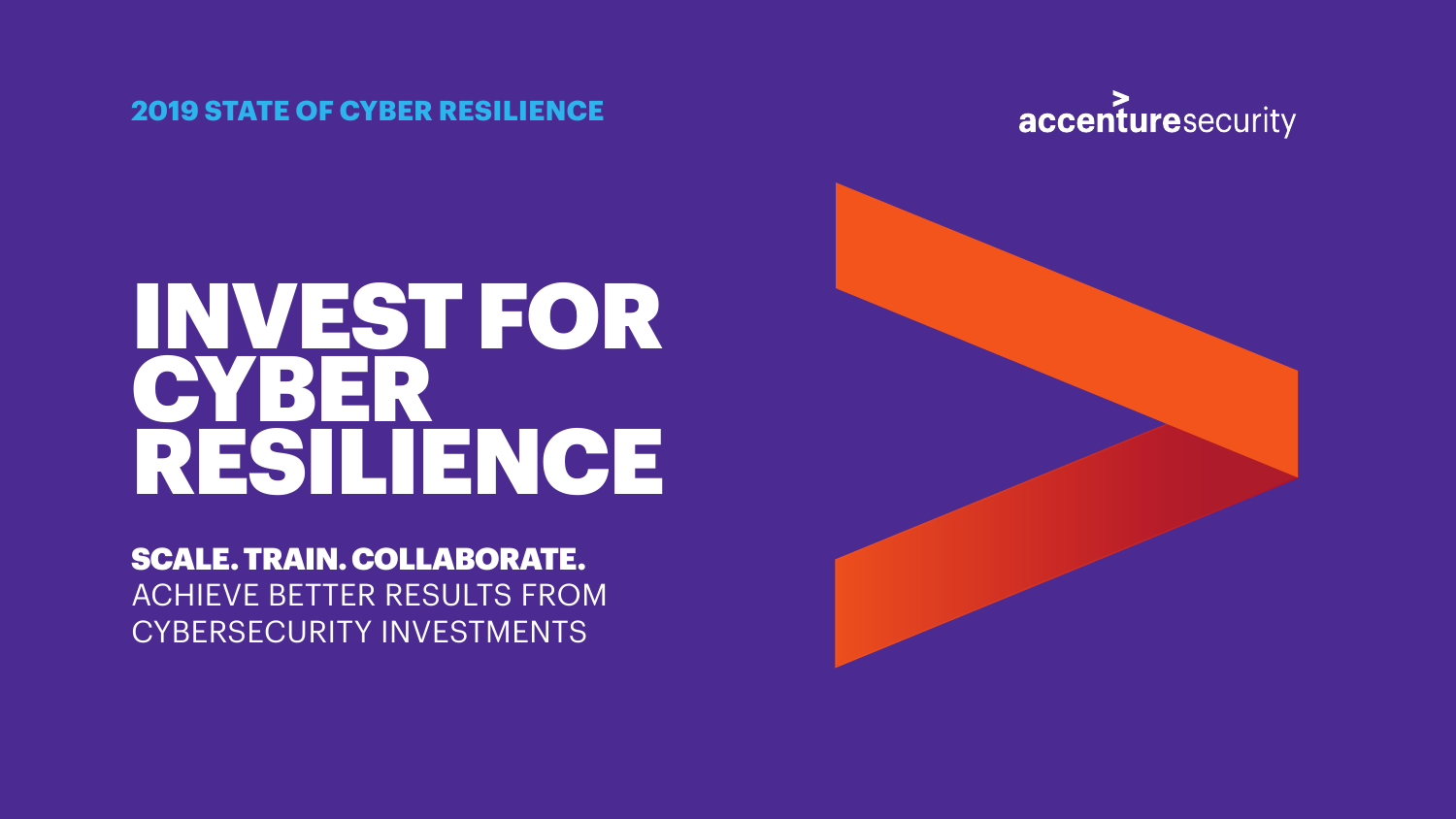## **FOREWORD**

Welcome to the first of our 2019 State of Cyber Resilience reports—a guide to help C-suite leaders and their Boards understand how their security investments can be optimized to better protect their organizations.

Following on from last year's report, and as part of our extensive and ongoing body of research, we surveyed 4,644 security leaders with annual revenues of US\$1 billion or more from 24 industries and 15 countries. We wanted to understand the extent to which organizations prioritize security, how comprehensive their security plans are, and how their security investments are performing.

It's clear that this is no time to stand still. We found 38 percent of organizations admit to having 500,000 records or more exposed in the last year—that's a lot of data and a potential loss of trust that is likely to have a long-term impact on the organizations involved. Coupled with the wake-up call of potential fines in excess of US\$100 million for violations of GDPR, this kind of risk is unsustainable.

We did, however, discover some good news along the way, too. Yes, the threat landscape may be changing, with cost increases accelerating alongside evolving threats. But organizations are investing, particularly in new security technologies, and seeing clear benefits from doing so.

In fact there is a group of organizations that we identify as leaders who seem to have cracked the secret code behind making security work. These leaders demonstrate three key ways that enable their organizations to focus their efforts and drive better results from their security investments—they scale more, they train more and they collaborate more.

I hope you enjoy reading these research highlights and can join with the leaders in benefitting from successful security efforts. I welcome the opportunity to discuss any of these important issues with you.





**KELLY BISSELL** GLOBAL LEAD— ACCENTURE SECURITY

Kelly leads the Accenture Security business globally. With more than 25 years of security industry experience, his role as the Accenture Security lead spans strategic consulting. proactive risk management and digital identity to cyber defense, response and remediation services, and managed security services across all industries.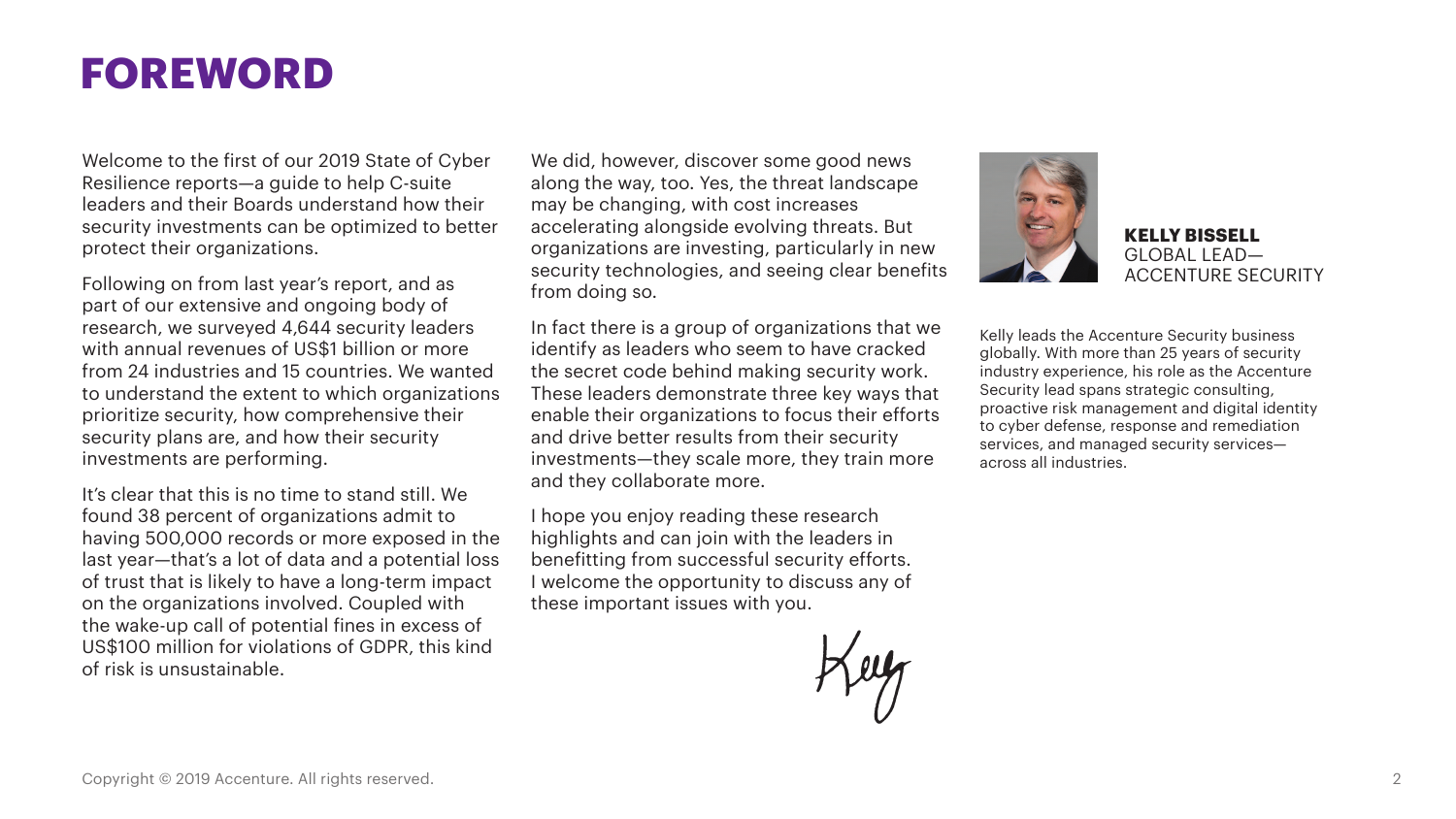## **NEW RISKS, HIDDEN THREATS**

### **Indirect attacks mask the true scale of cyberattacks**

Recent high-profile takedowns by law enforcement agencies lift the lid on the level of sophistication and maturity of cybercriminals. With attempts to steal US\$100 million from USbased targets alone, the global GozNym malware hacker group comprised a complex supply chain of distributed attackers using advanced technologies—with each specialized freelancer of that supply chain responsible for a single step in the exploitation of victims. Effectively, it "was a supermarket of cybercrime services".<sup>1</sup>

As financially-motivated cybercrime and politically-motivated cyber espionage groups evolve, organizations face new risks and hidden threats, such as:

**Big game hunting**—focusing a smaller number of cyberattacks against financially attractive organizations.

\*See definition of cyberattacks page 4

**Regional attacks**—exploiting domestic knowledge of local language, culture and technology to improve the chance of success.

**Indirect attacks**—where the entry point is through weak links in the supply chain or from compromises in cloud and managed service providers in the ecosystem.

While the reported number of cyberattacks<sup>\*</sup> has reduced from 232 to 206 in the last year in line with these trends—indirect attacks represent a hidden danger that masks the true scale of cyber threats. Since 40 percent of security breaches originate from weak links in the supply chain or business ecosystem, attacks against these ecosystem partners are 'hidden'. Applying the same breach ratio to ecosystem partners enables us to estimate the average number of cyberattacks targeting an organization may be closer to 290—an increase of 25 percent this year.

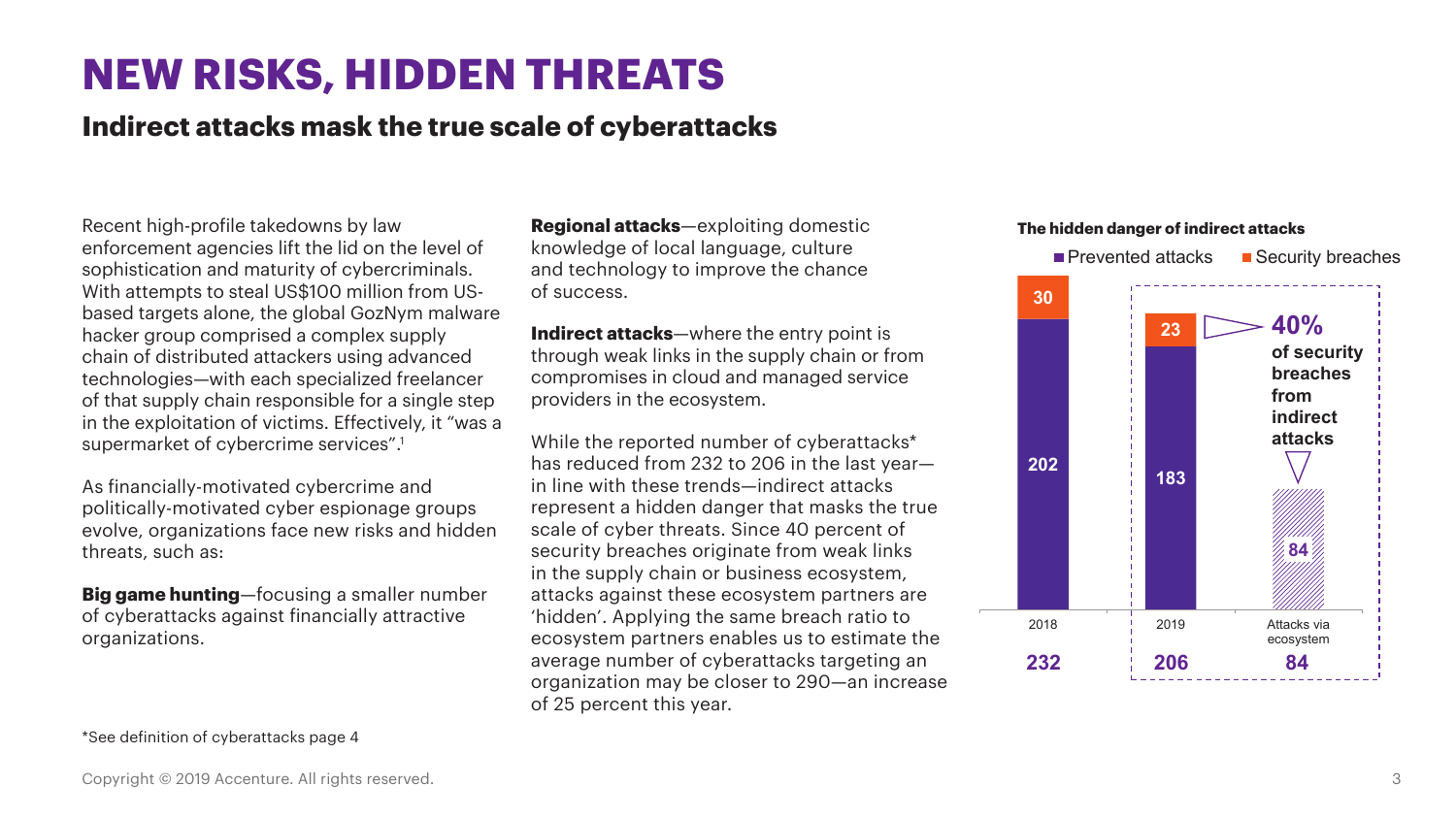## **FAILING INVESTMENTS**

## **Despite pouring money into security efforts, investment returns often fail to live up to expectation**

Investment in new technologies is leading to a proliferation of tools for most organizations yet they are seeing only 53 percent returns on average for these investments. One reason may be down to the fact that these tools are not being tested or fully used throughout the enterprise—only one quarter of all security tools adopted are piloted and scaled across the organization.

Of course, tackling cybersecurity means adapting to a shifting landscape. To do so, security teams should keep pace with attack groups by embracing advanced technologies. And, with the number of indirect attacks,

organizations should also focus on protecting their ecosystem as well as internal assets. According to our research, only 60 percent of an organization's business ecosystem is actively protected—an issue when 40 percent of breaches come through this route.

Failing to optimize investments is also having an impact in terms of protection and remediation. Our research shows only 59 percent of assets are actively protected by cybersecurity programs on average. While more than half of security breaches (54 percent) take more than 16 days to remediate—and one quarter take more than a month.

#### **Targeted cyberattacks**

For the purposes of this research, we investigated targeted cyberattacks. These have the potential to both penetrate network defenses and cause damage or extract high-value assets from within the organization. This excludes the deluge of hundreds—if not thousands—of speculative attacks organizations face on a daily basis.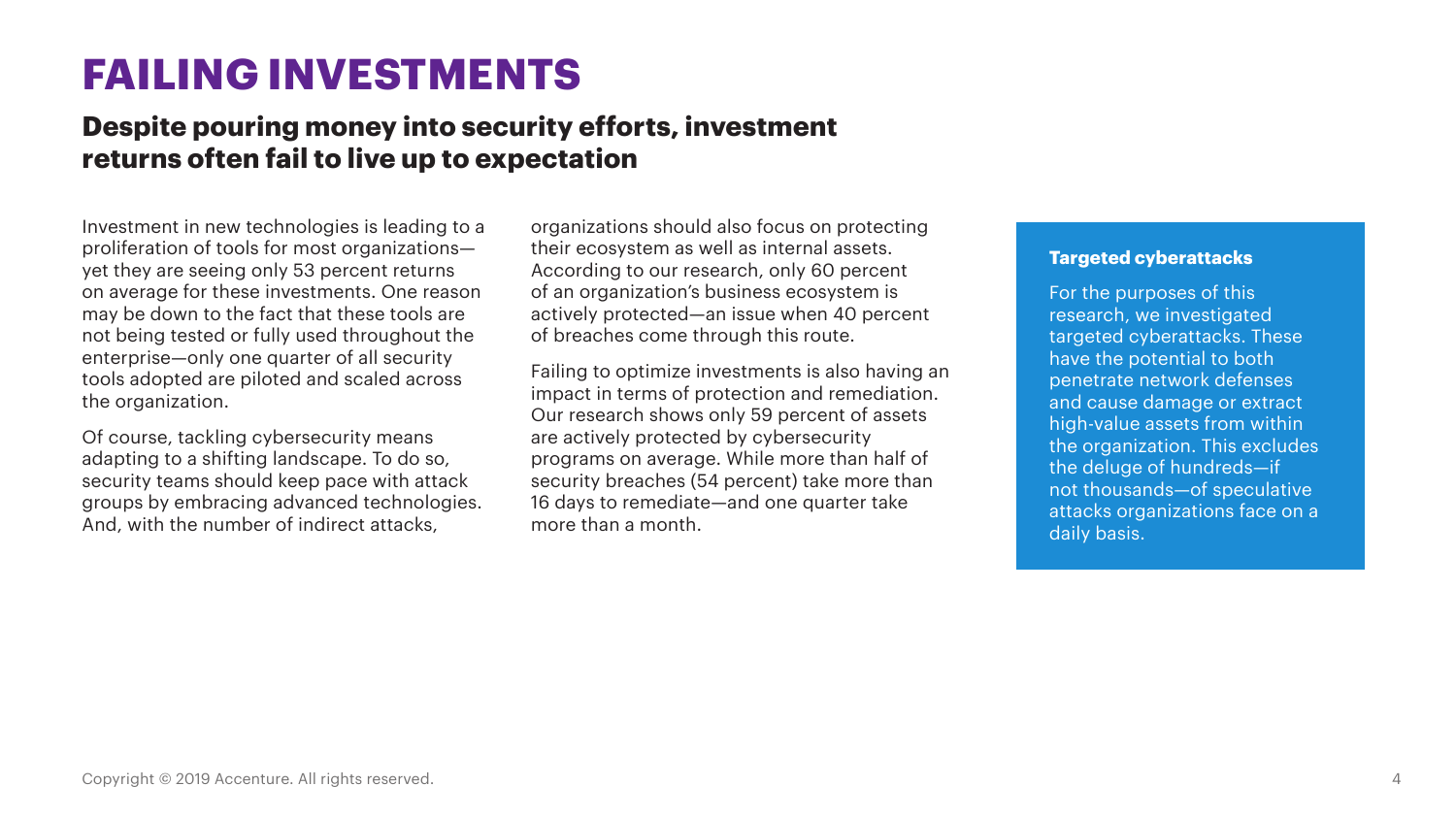## **CYBERSECURITY LEADERS**

## **Leaders stop more attacks and resolve breaches faster with less damage**

To assess cybersecurity performance, metrics must be presented in the language of the business to better engage the C-suite and Board. But to evaluate the performance of security technology investments, a more direct set of security-related metrics is necessary.

One of the primary purposes of new technology tools is to help fuel an organization's resilience not only preventing attacks, but also aiding quick and efficient recovery from security breaches.

Our research finds that some organizations achieve significantly better results from their cybersecurity technology investments. These cybersecurity leaders perform better than the rest in relation to the number of security breaches, how quickly breaches are identified, the time taken to remediate an attack and the level of damage caused by those attacks.

| <b>CHARACTERISTICS OF LEADERS:</b>                                                                       | <b>LEADERS</b> | <b>THE REST</b> |
|----------------------------------------------------------------------------------------------------------|----------------|-----------------|
| <b>LOW BREACH RATIO</b><br>The percentage of cyberattacks that result<br>in a security breach.           | 4%             | 13%             |
| <b>FAST DETECTION SPEED</b><br>The percentage of the group that detect<br>a breach in less than one day. | 88%            | 22%             |
| <b>FAST REMEDIATION SPEED</b><br>The percentage of the group that fix a<br>breach in 15 days or less.    | 96%            | 36%             |
| <b>MINIMAL DAMAGE</b><br>The percentage of security breaches with<br>no impact and minor impact.         | 83%            | 50%             |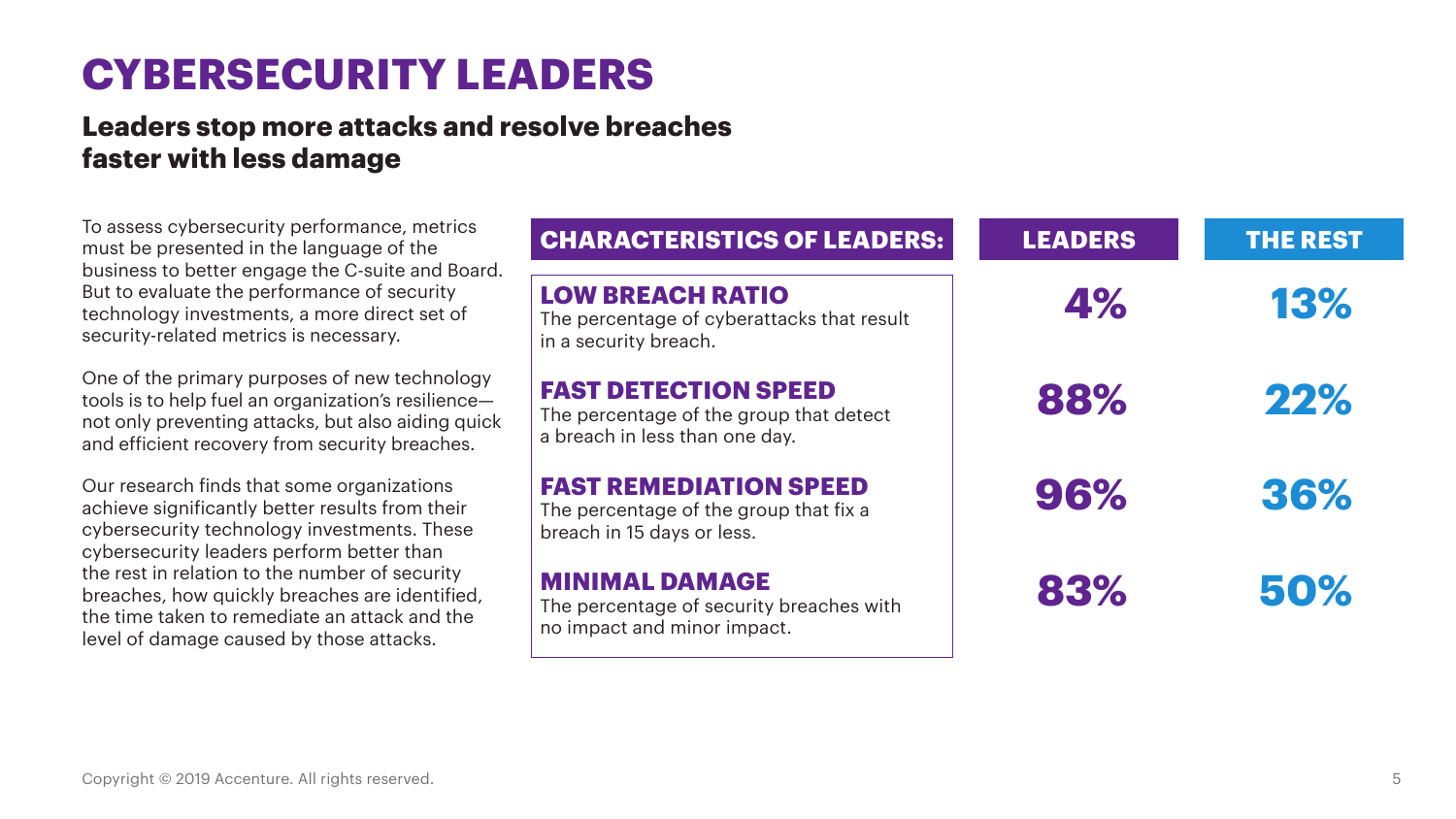### Copyright © 2019 Accenture. All rights reserved. 6

## **WHAT DO LEADERS DO DIFFERENTLY?**

**Leaders scale more, train more, and collaborate more**

Of the 4,600 organizations we studied, 17 percent seem to have cracked the secret code behind making security work that sets them apart from the rest. These leaders do things differently to get the best results from their cybersecurity technology investments.

**LEADERS SCALE MORE Organizations best at scaling technology investments are 4X better than the rest at defending attacks**

**LEADERS TRAIN MORE Organizations best at training are 2X better than the rest at defending attacks**

**LEADERS COLLABORATE MORE Organizations best at collaborating are 2X better than the rest at defending attacks**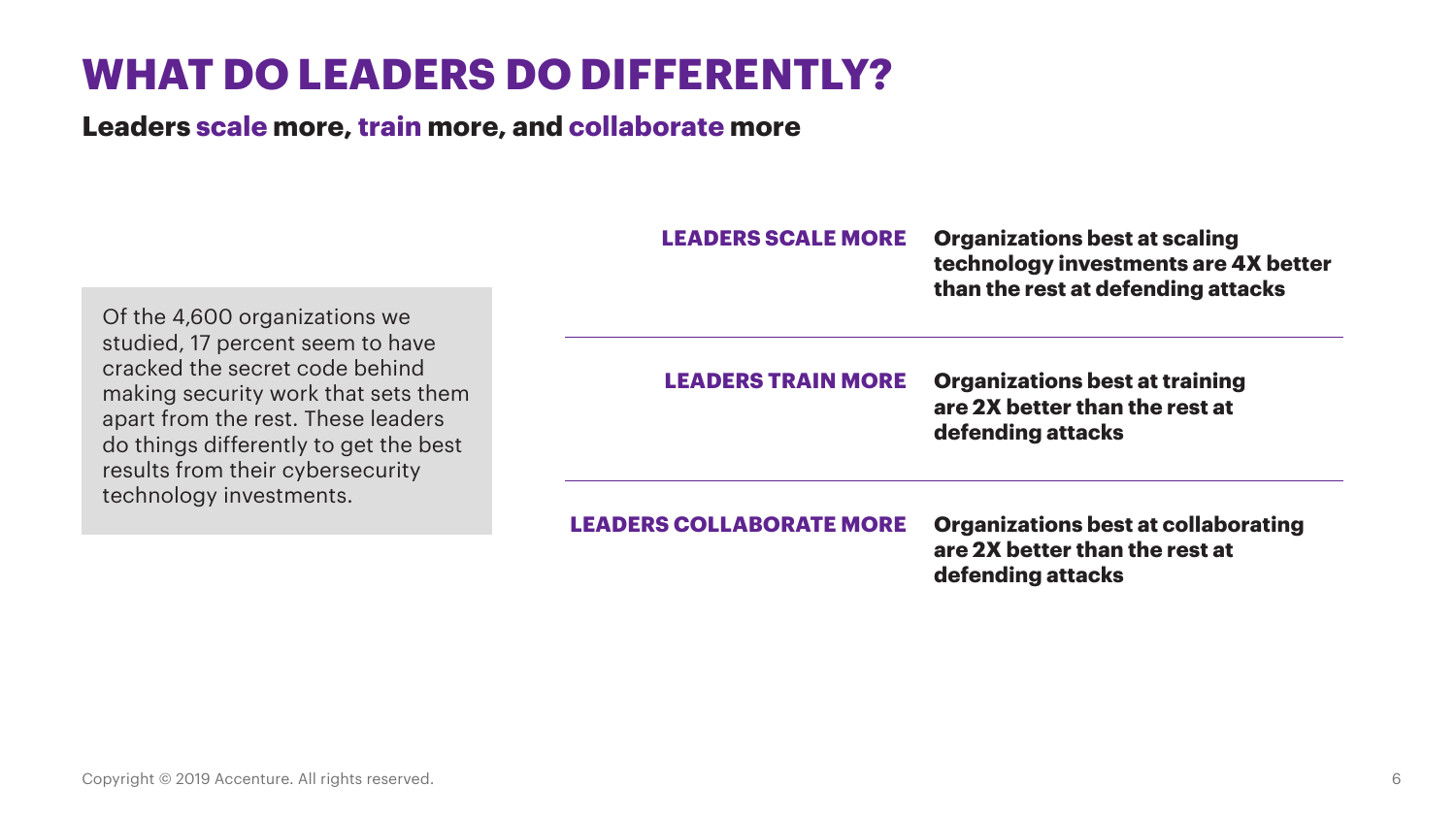## **LEADERS SCALE MORE**

## **Organizations best at scaling technology investments are 4X better than the rest at defending attacks**

#### **Better at stopping cyberattacks**

The rate at which organizations scale investments across their business has a significant impact on their ability to defend against attacks. Those best at scaling technologies perform four times better than their counterparts. For the best at scaling, only 5 percent of cyberattacks resulted in a security breach. For the rest, 21 percent of cyberattacks resulted in a security breach.

#### **Faster at discovering breaches**

Security teams are also more effective for organizations who scale more of their technology investments. For those best at scaling, security teams discovered almost three quarters of cybersecurity attacks against their organizations compared with only half of all cyberattacks for their counterparts.

#### **Protecting more key assets**

The ability to scale is an important factor in the reach of security programs. The cybersecurity programs for the best at scaling actively protect three quarters of all key assets in the organization. The rest cover only half of their key assets.

**The ability to scale more shows how effective investments in new security technologies can be—but only when they are fully deployed across the enterprise.**

% of cyberattacks resulting in a security breach





81% said new cybersecurity tools<br> **81%** are increasing the reach of cybersecurity coverage for my organization

#### **Definition of best at scaling: 50% or more of tools move from pilot to full-scale deployment**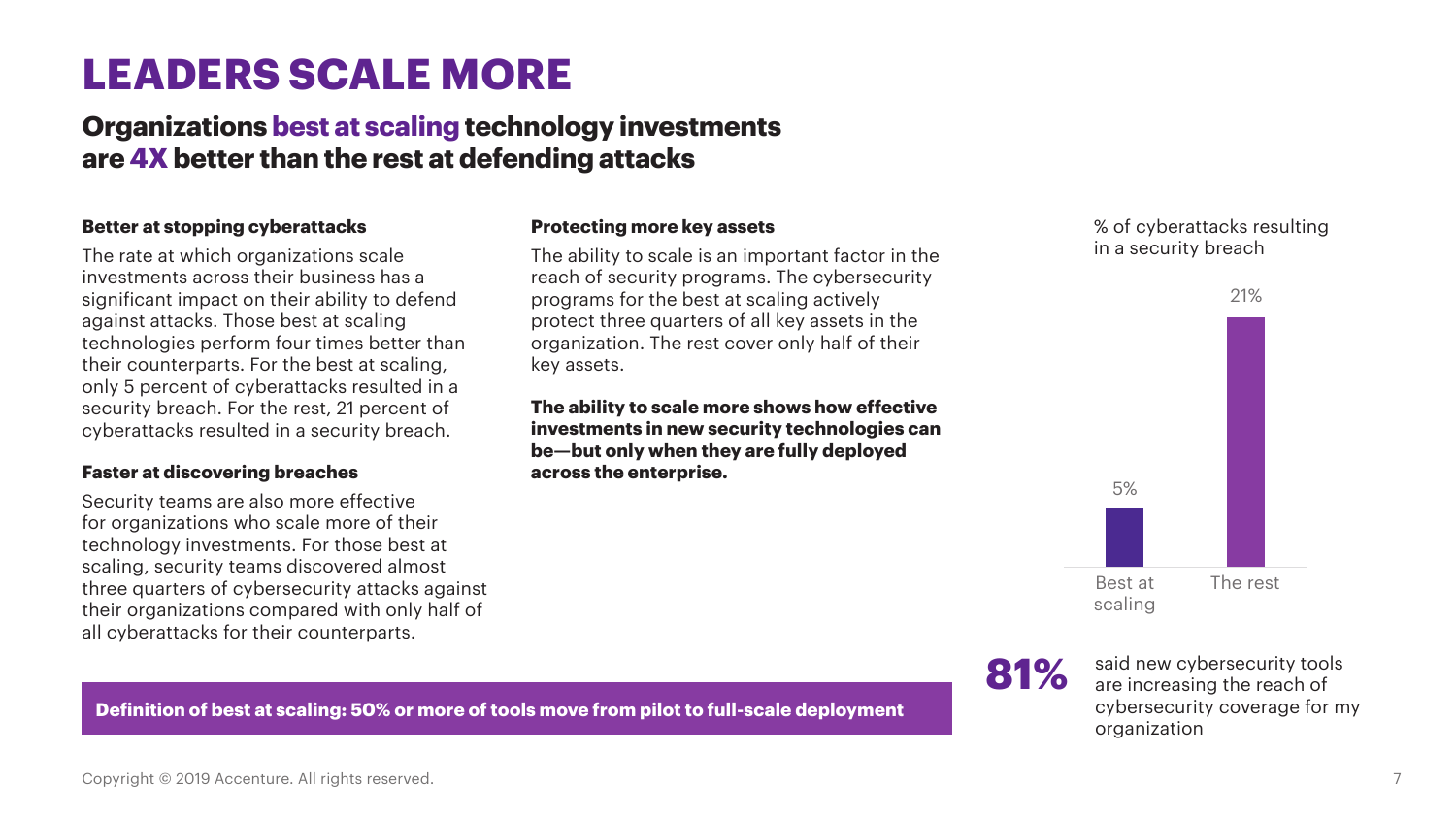## **LEADERS TRAIN MORE**

### **Organizations best at training are 2X better than the rest at defending attacks**

#### **Better at stopping cyberattacks**

Training is another area where most organizations can make significant improvements. When asked about security tools adopted by their organization that require training, the best organizations provided training for more than three-quarters of users when it was needed. For these organizations, only 6 percent of cybersecurity attacks resulted in a security breach compared with an average of 11 percent for the rest.

#### **Faster at discovering breaches**

The speed with which organizations find security breaches is faster for those who provide higher levels of training. The best at training found 52 percent of security breaches in less than 24 hours, compared with only 32 percent for the rest.

#### **Protecting more key assets**

Introducing new tools means that training is essential to get the best out of them. For the best at training, 85 percent of their organization is actively protected by their cybersecurity program. The rest protect only 56 percent of their cybersecurity program.

**The ability to train more makes security tools more effective—but organizations may be failing to prioritize training when CEOs and Boards authorize security budgets.**

#### Who authorizes the budget for the best at training?



**Definition of best at training: 75% or more of users receive the education they need in security tools**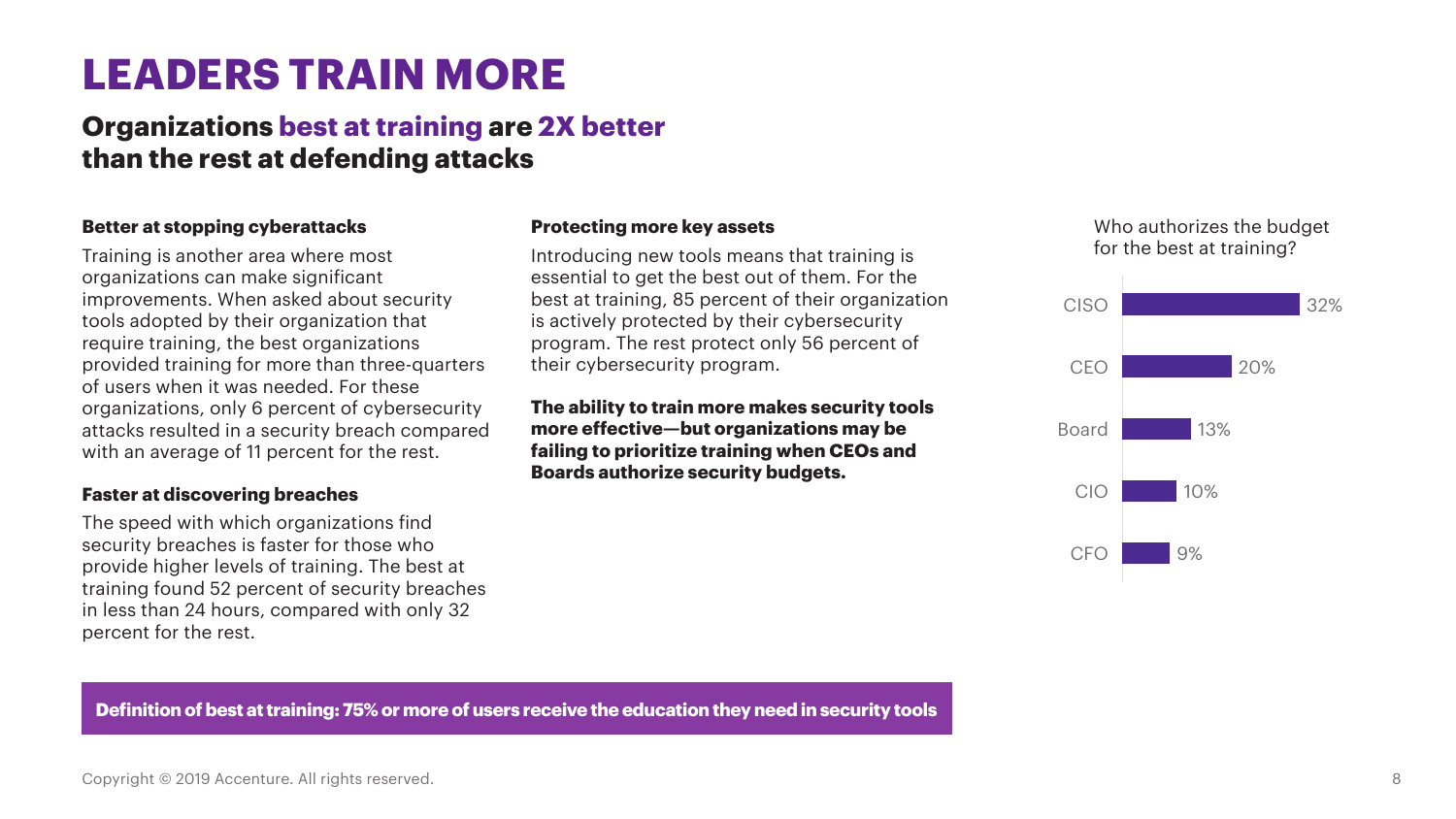## **than the rest at defending attacks**

**LEADERS COLLABORATE MORE**

**Organizations best at collaborating are 2X better**

#### **Better at stopping cyberattacks**

Organizations that collaborate more experience more benefits, including a lower breach ratio: the breach ratio is 6 percent for those who use five or more methods to collaborate, against an average of 13 percent for the rest.

#### **Protecting more key assets**

Organizations that collaborate more are significantly better protected by their cybersecurity program, including their ecosystems. For those who collaborate more, 67 percent of their organization is actively protected by their cybersecurity program. The rest protect only 58 percent of their cybersecurity program.

#### **Improved regulatory alignment**

Regulatory alignment is important with increasing demands for audit compliance and substantial fines emerging from data privacy protections like the General Data Protection Regulation (GDPR). For the best at collaboration, 54 percent state improved alignment with regulatory requirements a direct result of collaboration compared with only 25 percent for the rest.

**The ability to collaborate more realizes a better return on technology investments with a better containment of business impact and greater protection for key assets and the extended ecosystem.** 

#### % of cyberattacks resulting in a security breach



**79%** said collaboration with other<br>
organizations, government bodies and the wider security community will be one of the essential weapons organizations will need to combat cyberattacks

**Definition of best at collaborating: using 5+ methods to bring together strategic partners, security community, cybersecurity consortiums, and an internal task force to increase understanding of cybersecurity threats.**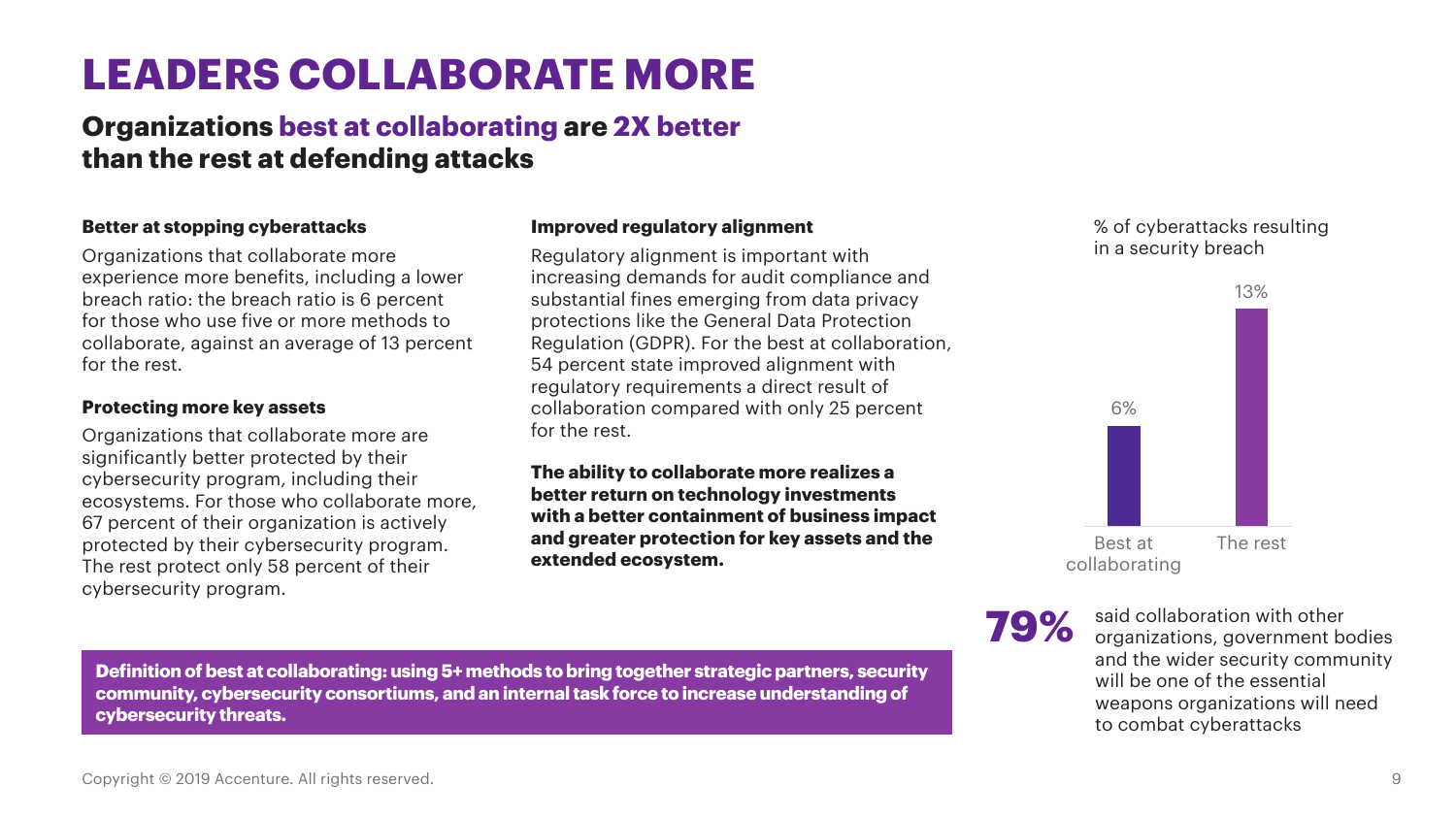## **MAKING INVESTMENTS WORK**

When it comes to cybersecurity investments, spending more does not always equate to better performance. And as the costs of cybersecurity continue to rise, investments need to work harder to prove their worth.

In the last two years, the ratio of cost to investment is rapidly becoming unsustainable. C-suite leaders and their Boards should act to be sure that their investments are protecting their organizations for today and tomorrow.

By understanding the effective strategies used by leaders—scaling, training, and collaborating more keenly—organizations can not only optimize security investments but potentially achieve better outcomes.

Ask yourself:

- 1. Have we gone beyond piloting to scale our cybersecurity technology investments effectively across the organization—and among suppliers and partners in our ecosystem?
- 2. Are we regularly updating the training and education programs for our people based on existing and planned security tools and techniques?
- 3. Are we working closely with strategic partners, security communities, cybersecurity consortiums—and do we have an internal task force to enhance our overall understanding of cybersecurity threats?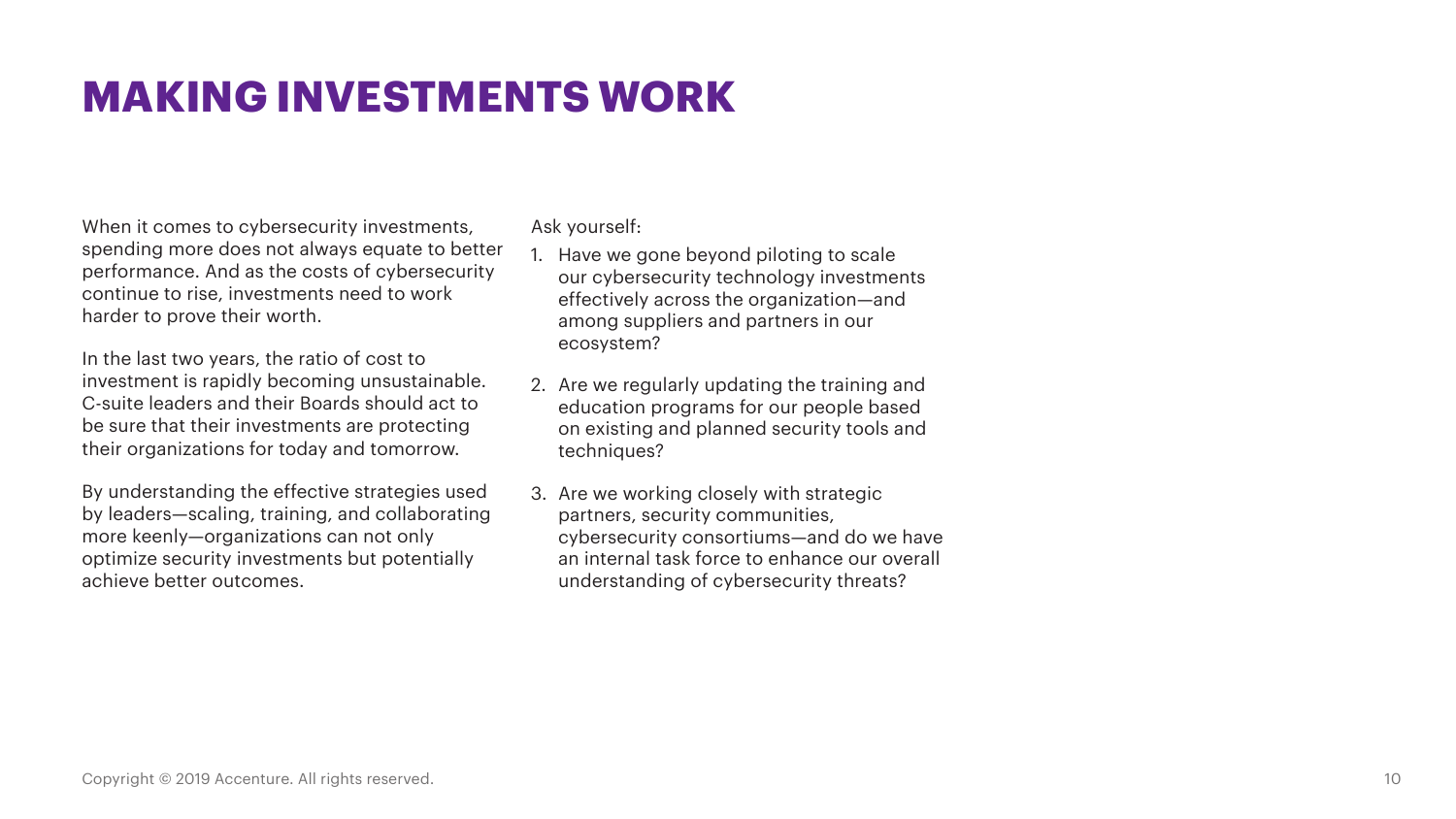### **About the research**

In a continuation of our study started in 2017, Accenture Security surveyed 4,644 executives to understand the extent to which organizations prioritize security, how comprehensive their security plans are, and how their security investments are performing. The executives represent companies with annual revenues of US\$1 billion or more from 24 industries and 15 countries across North and South America, Europe and Asia Pacific.

### **What is cyber resilience?**

The cyber-resilient business brings together the capabilities of cybersecurity, business continuity and enterprise resilience. It applies fluid security strategies to respond quickly to threats, so it can minimize the damage and continue to operate under attack. As a result, the cyber-resilient business can introduce innovative offerings and business models securely, strengthen customer trust, and grow with confidence.

### **References**

**1** GLOBAL TAKEDOWN SHOWS THE ANATOMY OF A MODERN CYBERCRIMINAL SUPPLY CHAIN, Wired, May 16 2019. https://www.wired.com/story/goznym-takedown-cybercrime-supply-chain/